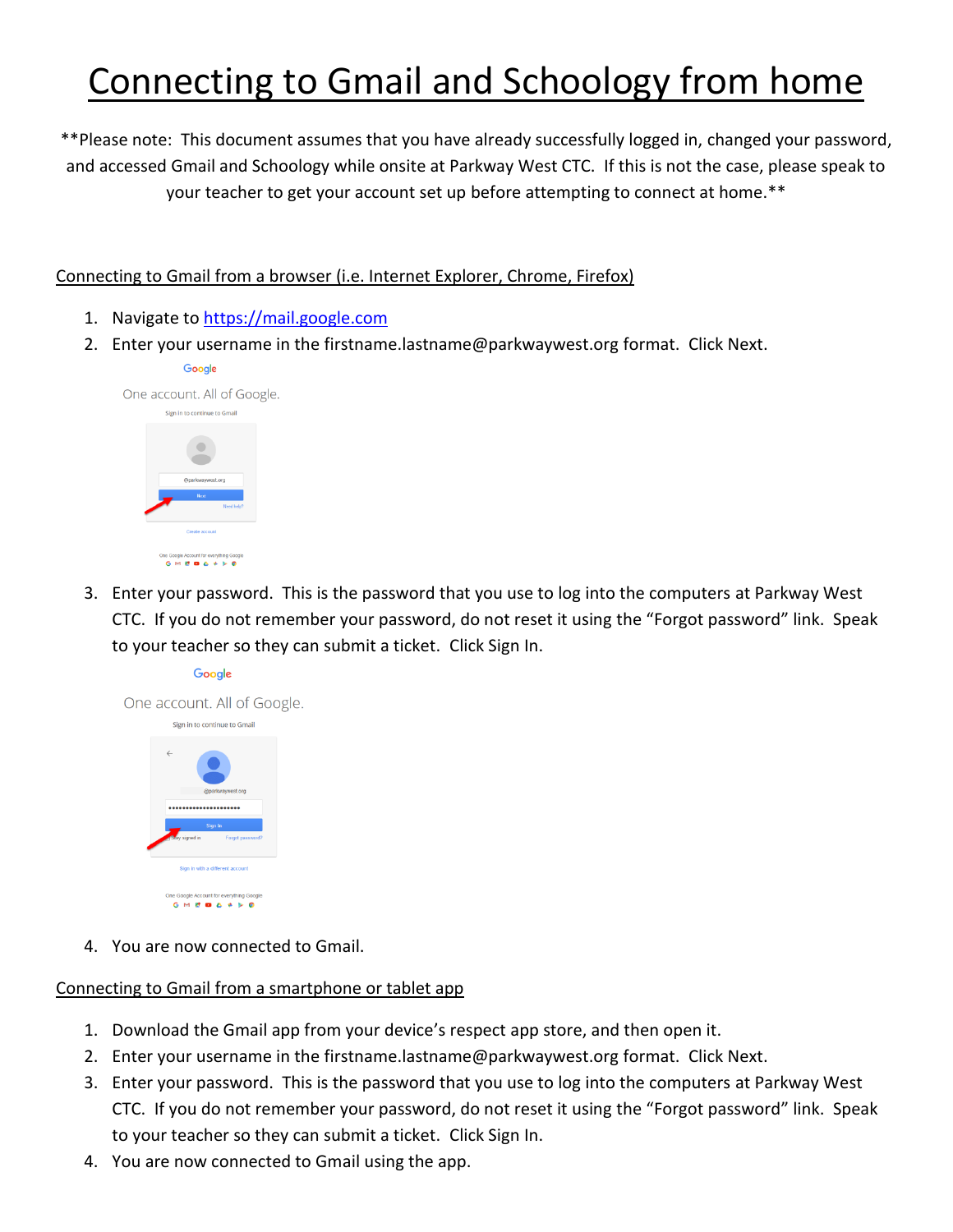## Connecting to Schoology from a browser (i.e. Internet Explorer, Chrome, Firefox)

- 1. Navigate to [https://pwctc.schoology.com](https://pwctc.schoology.com/)
- 2. This will bring you to a Google Account sign in screen.
- 3. Enter your username in the firstname.lastname@parkwaywest.org format. Click Next.



5. Enter your password. This is the password that you use to log into the computers at Parkway West CTC. If you do not remember your password, do not reset it using the "Forgot password" link. Speak to your teacher so they can submit a ticket. Click Sign In.



4. You are now connected to Schoology.

## Connecting to Schoology from a smartphone or tablet app

- 1. Download the Schoology app from your device's respect app store, and then open it.
- 2. Click Username Login.

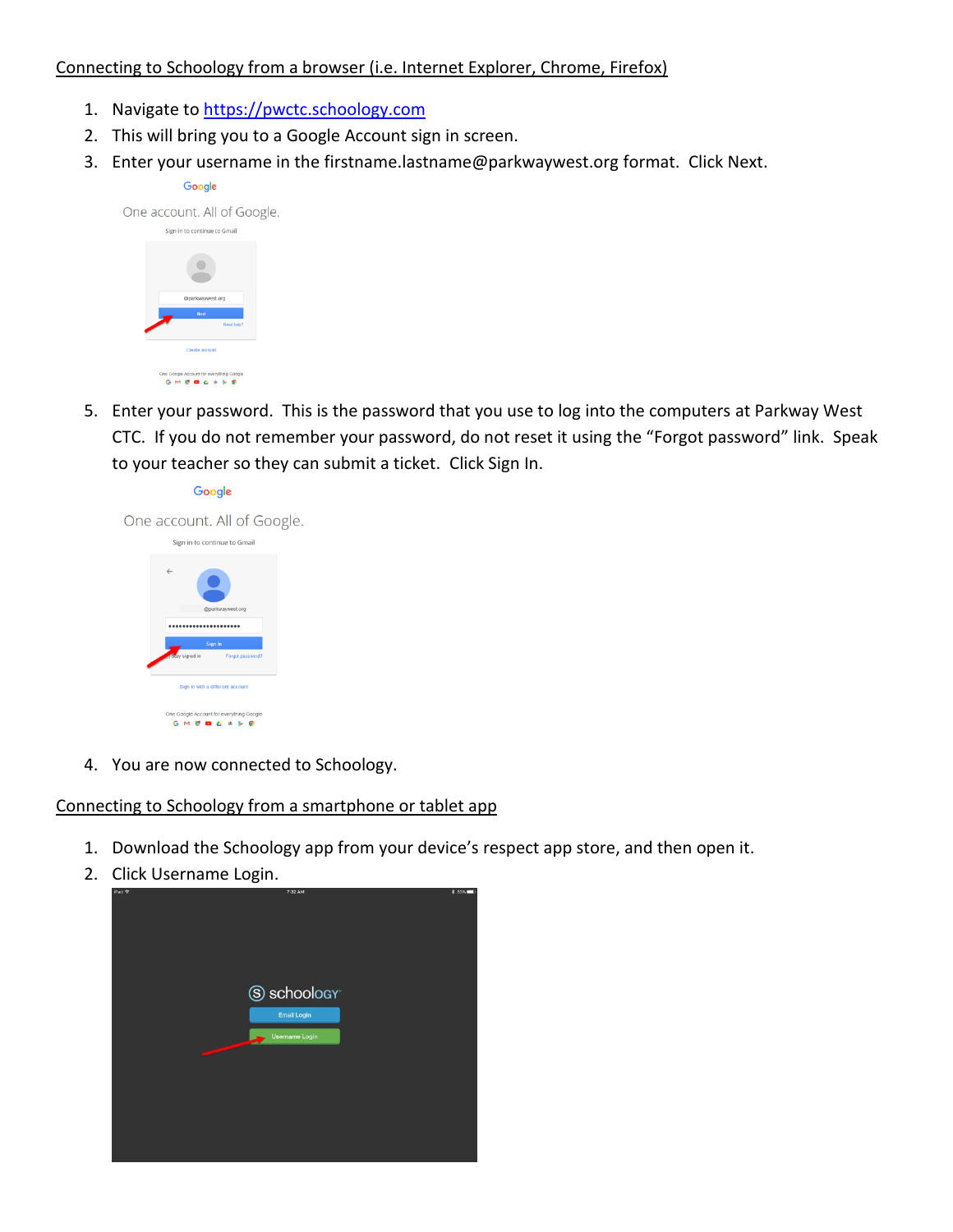3. Tap the Select School Field.

| iPad + | 7:33 AM              | <b>\$ 83%</b> |
|--------|----------------------|---------------|
|        |                      |               |
|        |                      |               |
|        |                      |               |
|        | S schoology          |               |
|        | Select School        |               |
|        | Usemame              |               |
|        | Password             |               |
|        | Login                |               |
|        | $\leftarrow$ Go Back |               |
|        |                      |               |
|        |                      |               |
|        |                      |               |
|        |                      |               |

4. In the "Search for your school…" field, begin typing Parkway West, and it will find the school. Tap the school.



6. This will take you to the Google login screen. Enter your username in the firstname.lastname@parkwaywest.org format. Click Next.